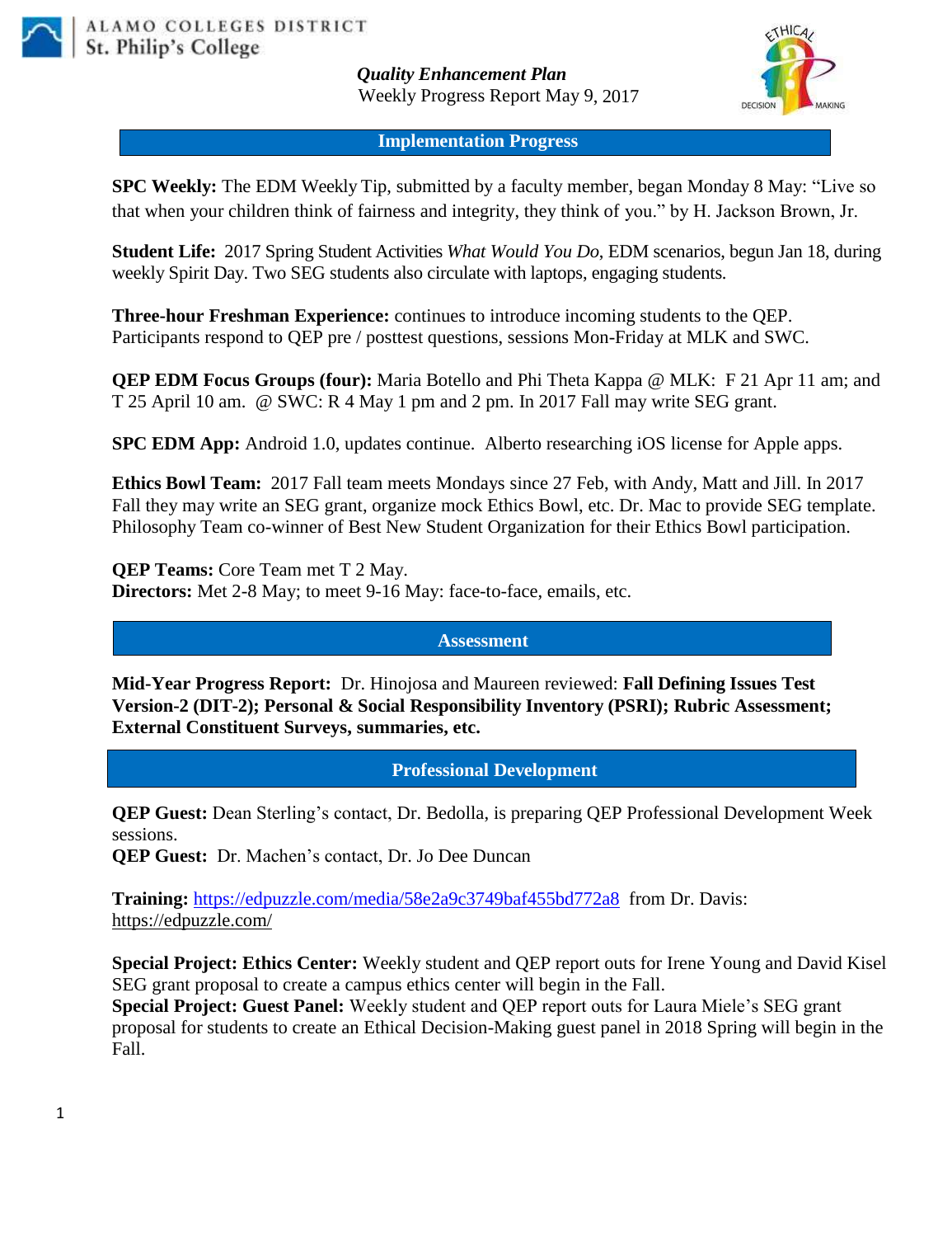**Student OEP Competition:** For 2017-2018 student visual OEP competition, Alberto suggested memes.

**Mid-Year Progress Report / Annual Report:** Maureen and Dr. Hinojosa reviewed Mid-Year; Presenters completing Round Two Best Practices, writing summaries, providing feedback to Cabinet for Annual.

**Second Round Best Practices:** "Mentor" reply to "Feed the Tiger" concern.

**Culture Fest table:** Thursday 27 April. QEP Weekly Tips submitted to be vetted. Many community members and students from Bowden Elementary School submitted tips.

**Best Practices Sharing QEP:** President's Division, Thursday 4 May, 2:00-3:00 SLC 126 **Best Practices Sharing QEP:** Culinary Arts, Friday 5 May, 1:30 CC 202

**QEP Related Events**

**Student Life:** Weekly Spirit Day-What Would You Do, Dr. Mac coordinating.

**Upcoming QEP Events**

**VPAS Presentation:** Alberto Vasquez presented, Friday 5 May.

Heather McLachlan and Jill are linking Heather Lacks video to HIT courses.

**QEP Conference presentation:** Irene presents this month at NISOD: "Cultivating a Culture of Ethical Decision-Making from the Inside Out." Laura co-presents at round table discussion.

**SACS-COC Summer Institute:** Austin, July 2017. Dr. Machen and Alberto Vasquez will attend.

**Planning for 2017 Fall:** 1.) Alberto's Learning Commons Teaching and Assessing module with Edpuzzle**,** recruiting students to learn Java software; 2.) Dr. Bedolla and PDW QEP sessions; 3.) President's QEP Film and Lecture Series, each division to contribute at least one title to be screened. QEP team, guests and division volunteers to create question prompts.

**Professional Development Week:** "Welcome to QEP! For New and Veteran Faculty and Staff", Thursday 24 August 2017, (?Bowden Alumni Center? AFTER Luis Lopez's Distance Learning Forum, same place), 11:30-1.

**QEP Sessions:** Dr. Bedolla, "Why Do We Even Need Ethics?" two one-hour sessions, TBD per Dr. Schmittou.

## **2017-2018 Best Practices Division Planning:**

1.) **Round One:** Discussions based on one of several Visual QEP's from current/recruited/created faculty/staff Visuals, with current/created question prompts Good 2 Great/Assessment Showcase style, small / table groups select one of the Visuals with one computer / one secretary / speaker(s) per group to report to whole group?

2.) **Round Two:** Discussions of video clips from already selected films / documentaries for President's